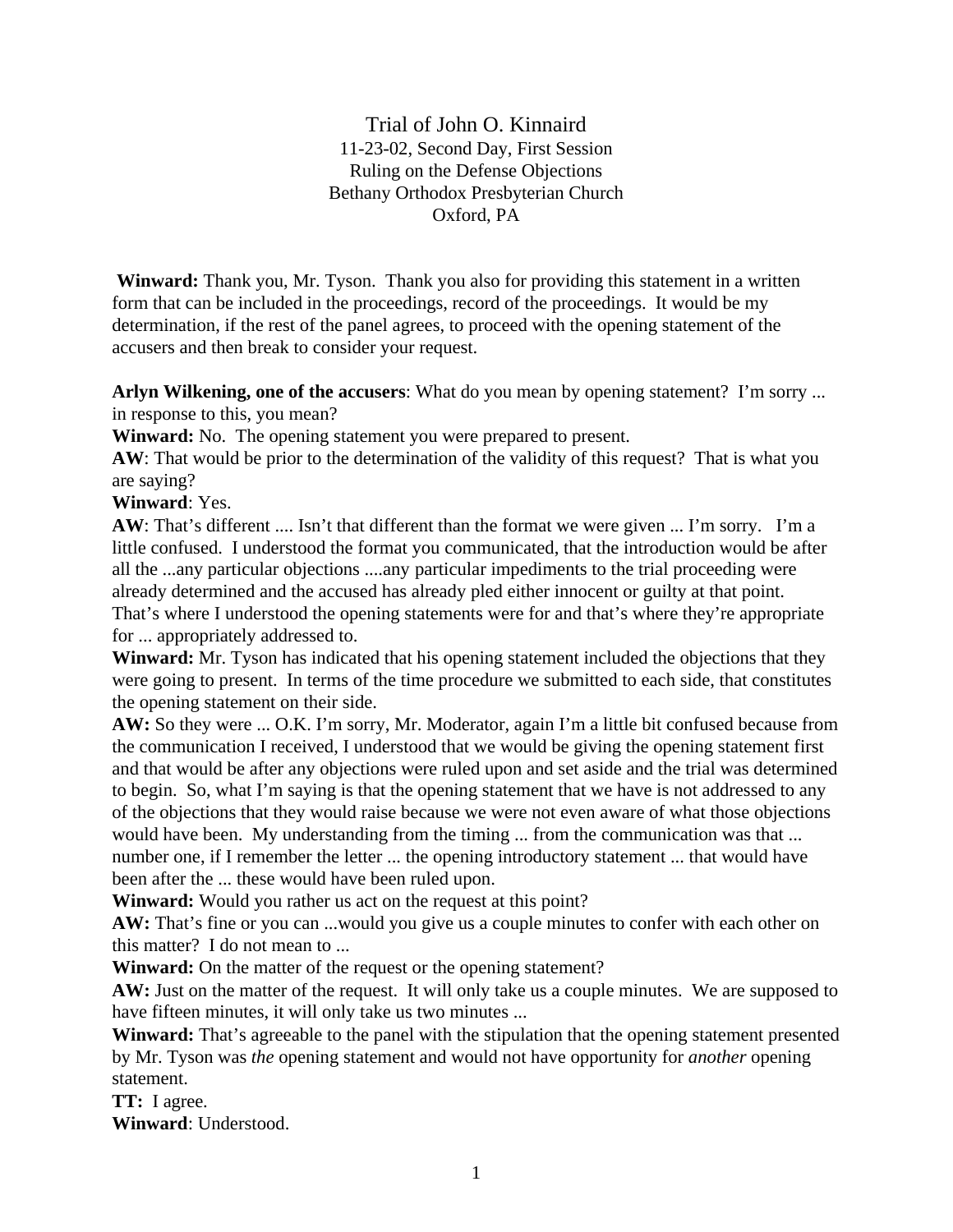**AW:** O.K. That was a different format than I understood to be communicated in the communication to us. **TT**: Mr. Moderator? **Winward:** Mr. Tyson **TT:** The accused wants to have a moment to confer with me about whether he agrees with what I just said. **Winward:** O.K. That's agreeable.

(Pause. There is informal discussion by the panel.)

**TT**: Mr. Moderator?

**Winward:** Mr. Tyson

**TT:** Could I amend my remarks, if that's agreeable, by saying that it is not agreeable. And would the panel allow that if we're all done with ruling on the objections and if we do go forward with the trial, would you permit then an opening statement, at that point? Since although we called our remarks opening statement, they were addressing the objections.

**Winward:** I think we should rule on the objections first and then entertain your request.

## **Rev. Arthur Kuschke, assisting the accusers**: Mr. Moderator?

**AK**: Mr. Moderator?

**Winward:** Mr. Kuschke.

**AK:** I'm Rev. Kuschke and I have been requested by Mr. Wilkening to assist him and he has asked me to make a brief reply to these objections. If I may do so?

**Winward:** That's not the point at issue right now. We're dealing with the request. The request has been made, are you willing to alter the charge in a manner similar to one or the other.

**AK:** No.

**AW**: The answer is no.

**Winward:** The answer is no. And if you are not willing to do that, the request is that the panel be asked to do that. Is that correct, Mr. Tyson?

**TT:** [inaudible]

**Winward**: At this point, I think we need to take a brief recess to consider that.

**AK**: Mr. Moderator?

**Winward**: Mr. Kuschke.

**AK:** Is it not proper that the prosecution be allowed the opportunity to respond briefly to the objections in respect to the charge before the panel begins to determine in that question? **Winward**: That sounds reasonable. About how ...

**AK:** Should I go ahead then, Mr. Moderator?

**Winward**: Yes. You said briefly. Do you have an idea of time?

**AK:** No, sir, I don't, but I'll be brief.

**Winward:** O.K.

**AK**: The problem of ...

**Mike Obel, one of panel members**: Please be careful, Mr. Kuschke, to speak into the mike. **AK:** Near the bottom of the first page of that opening statement concerning the charge. There is an interpretation of the words, Acharge ruling elder John O. Kinnaird with teaching *a* doctrine of justification by faith and works -comma- contrary to the Word of God and the Westminster Standards.@ Let me defend that formulation. *A* doctrine of justification by faith and works does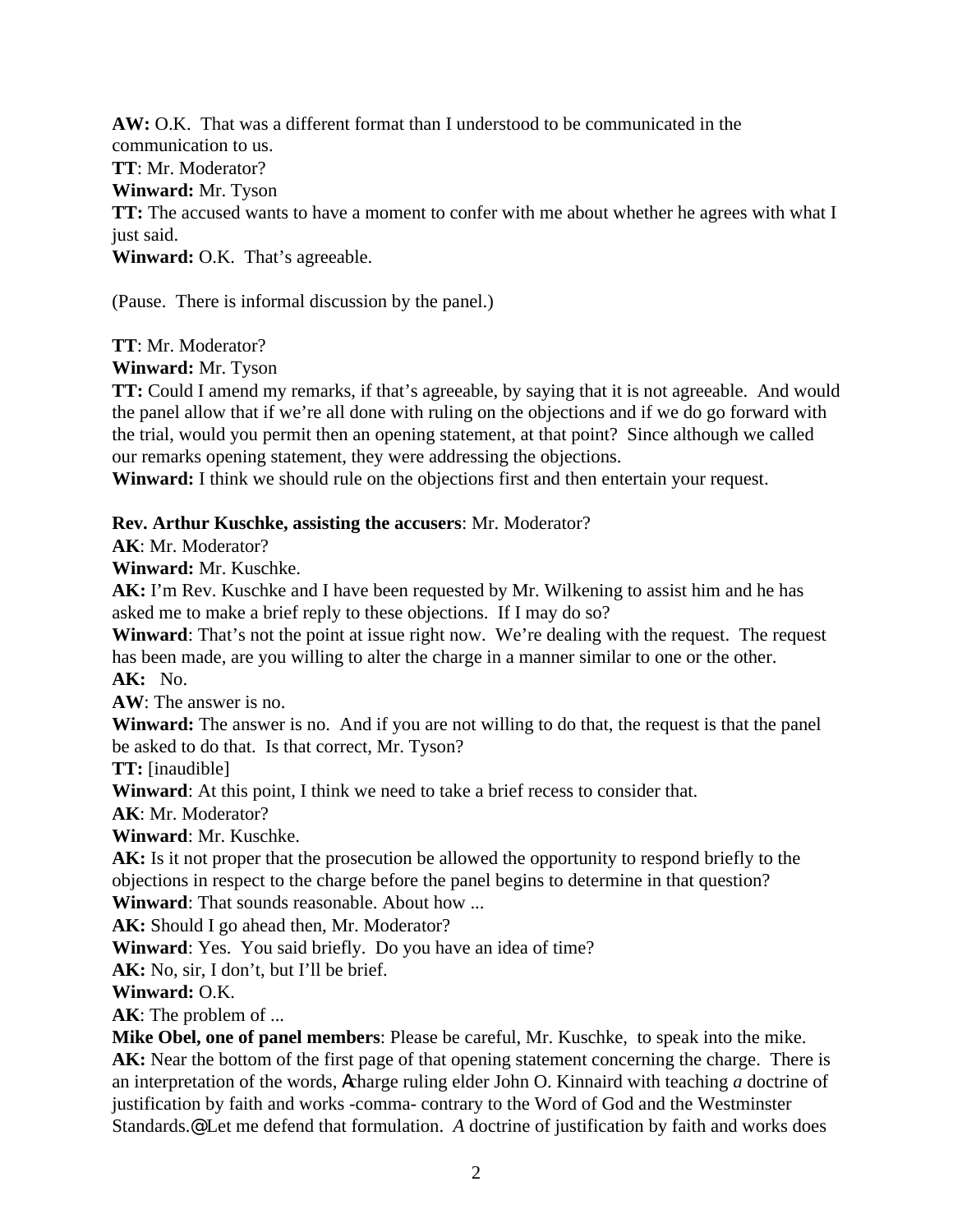not mean *any* doctrine of justification by faith and works. It means the doctrine of justification by faith and works *taught by Mr. Kinnaird in the documents specified*. And certainly I think that is a reasonable understanding of the meaning of that sentence and the comma and so forth. In other words, we do not say that any doctrine of justification by faith and works is our business at all. Only that doctrine of justification by faith and works which the prosecution finds illustrated in the documents specified and written by Mr. Kinnaird.

Likewise, to go on, of course, it means that if James were to be accused of teaching a doctrine of faith and works that would not be relevant to this charge. James is not being charged. It's the particular doctrine expressed by Elder Kinnaird in certain particular statements of his that is entirely the focus of our concern. The prosecution certainly wishes that we were all at one in this matter. It is true, however, that we do find particular statements by Elder Kinnaird that we consider to be out of harmony with the Word of God and our Standards and also in conflict with the clear teaching of the Word of God and our Standards on justification. We do not object to the good things he says - and he says many good things. It is only those particular things which we single out, which we call into question, and which we feel need to be attended to.

In other words, much of the rest of this matter about the charge is irrelevant because it takes a different point of view all together on these matters. And I could point out particular sentences in this document which would illustrate that. And so I will speak thus far to the charge and perhaps Mr. Wilkening has more to say on this subject?

**Winward:** Thank you, Mr. Kuschke.

## **Dr. Clinton Foraker, pastor of Bethany OPC, assisting Mr. Wilkening**: May I make additional comments?

**Winward**: Dr. Foraker.

**CF:** Mr. Moderator, we would not agree that James and Paul are using the term justification in exactly the same way. We believe that Paul is speaking of justification before God, and is opposing the error of legalism. Whereas James is speaking of justification before men, and is opposing the error of antinomianism. James is very closely related to some of the writings of our Lord Jesus because of his family relationship. And our Lord Jesus in Matthew 5 says, your righteousness must exceed that of the Scribes and Pharisees. Now he was saying that to people who had professed faith in the Lord Jesus Christ. And he is saying, it's one thing to profess faith. It's another thing to demonstrate the validity of that faith. And that is what James is referring to when he says what he does. He is not speaking as Paul is of saving faith in the same manner and that is crucial to our understanding.

**Winward**: Thank you, Dr. Foraker. **AW**: That's all. **Winward:** O.K. We will be recessed to consider the objections.

[End of Tape 1, side one] [Start of Tape 1, side two]

[Tape has quite a few minutes of crowd talking before the meeting is called to order again.]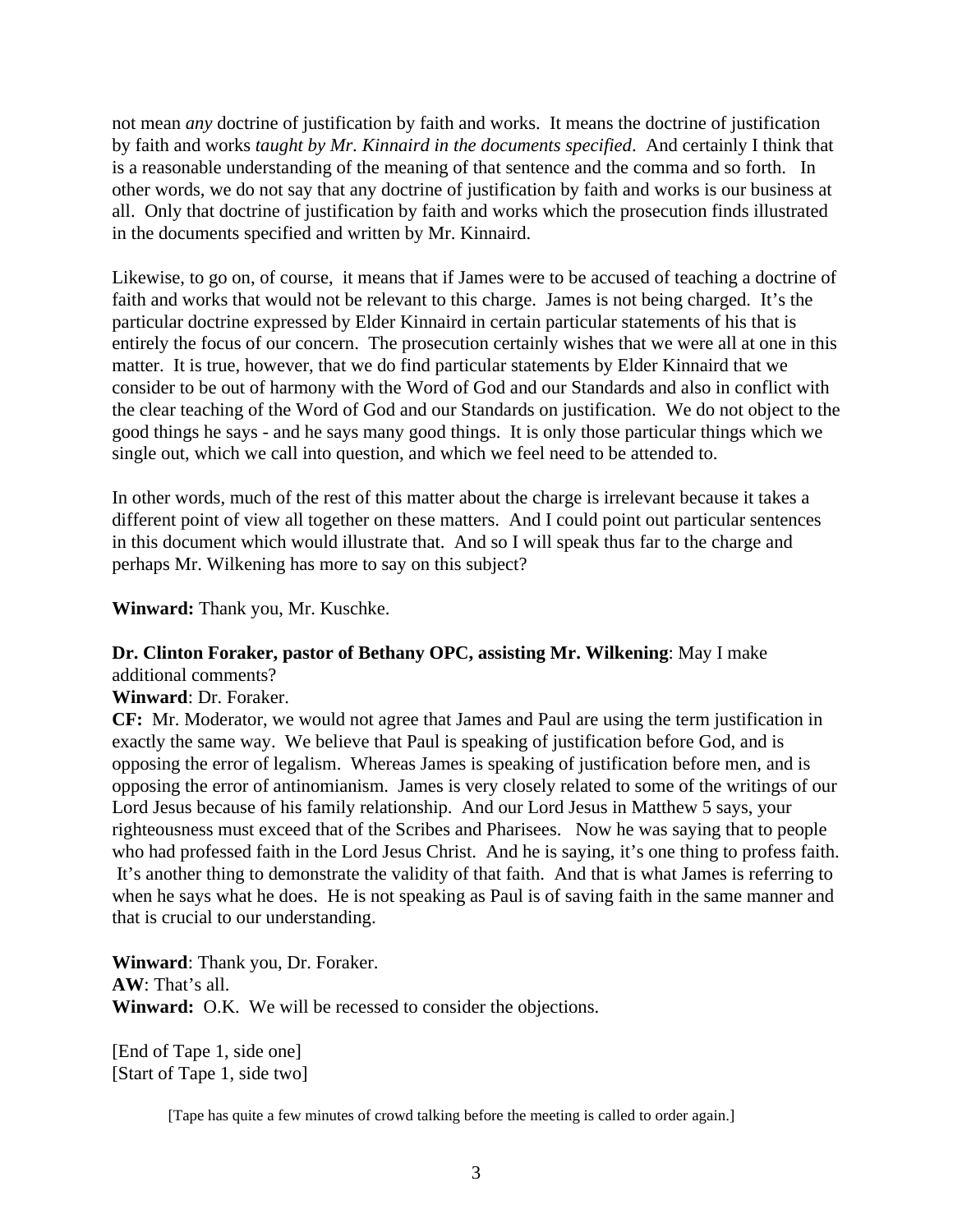**Winward:** (Gravels.) Let's come back to order. (Pause). Before we actually begin some have expressed a desire to know, to put names to faces up here. So let me introduce myself. I'm Doug Winward and I'm pastor of Faith OPC in Fawn Grove and acting as moderator of the interim session. We'll start over here.

**Joel Kershner**: I'm Joel Kershner, pastor of Grace Fellowship Orthodox Presbyterian Church in Mansfield, PA.

**Doug Watson**: I'm Doug Watson, and I'm a minister in the Orthodox Presbyterian Church. I'm presently working for the Committee on Coordination as the staff accountant.

**Mike Obel**: I'm Mike Obel and I'm the associate pastor of Gwynedd Valley Presbyterian Church.

**Gary Bryant**: Gary Bryant, an elder at Emmanuel Orthodox Presbyterian in Wilmington, Delaware.

**Winward:** The judicatory has considered the objections and we have denied them. Mr. Watson will give a little bit of the reasoning.

**Watson**: This is not so much intended to argue our position it is as to clarify our position and to have everyone understand where we are in this matter. The emphasis and the objection is upon the comma. Our emphasis might be upon the fact that it's *a doctrine* and the question indeed is .. regards what has Mr. Kinnaird taught. What is the doctrine regarding faith and works that Mr. Kinnaird teaches? In the considering that then the specifications, as has been readily acknowledged, are indeed quotes that Mr. Kinnaird has made and the question is: that while they might appear even as the writings of James appear, to say something that we would find contrary to the Scriptures or to the Confessional Statements, is indeed what Mr. Kinnaird said, rightly understood, that which teaches a doctrine which is contrary to the Scriptures or Confessional statements. And I hope that that is helpful to all parties.

**Winward**: It is our determination that the trial should proceed. At this point we would ask that a plea be entered.

(Pause)

**TT:** Mr. Moderator? **Winward**: Mr. Tyson.

**TT:** The defense will answer the question and tell the court in a moment. However, we respectfully request that you help us to understand where we are in respect to the objection that the specifications support the charge. That has not been addressed so far, as I understand. We did have a request that the charge be reformulated, that had to do with the first objection. **Winward:** Correct.

**TT:** What about the second?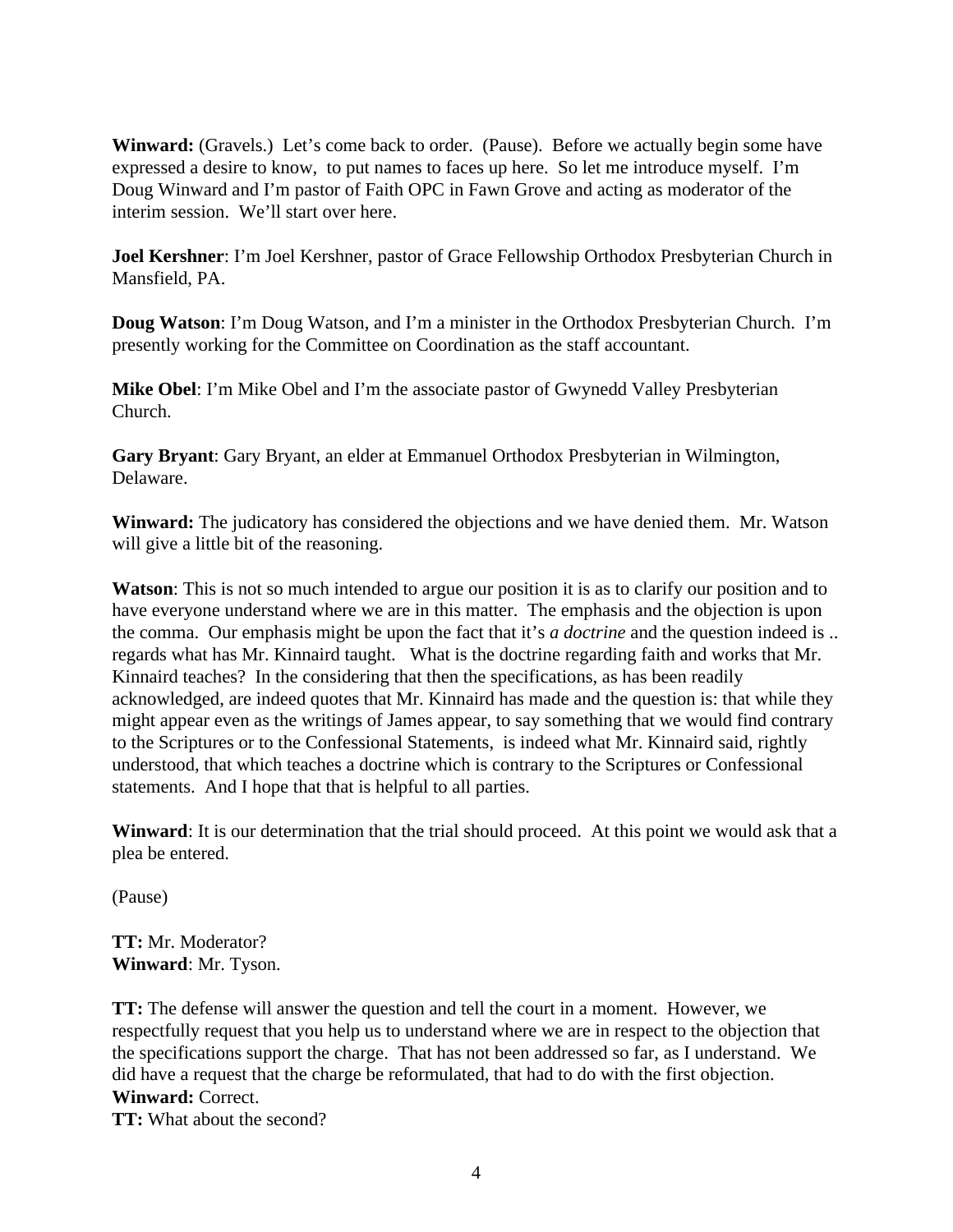**Winward:** We thought we had answered that. It is our contention that the specifications do support the charge.

(Pause)

**TT**: Mr. Moderator? **Winward**: Mr. Tyson. **TT:** We would like to address each specification seriatim to argue why they do not support the charge. **Winward:** You will have opportunity to do that as each specification is addressed. **TT:** In other words ... **Winward:** In the course of the trial ... **TT:** If I may respond? **Winward**: Yes, Mr. Tyson.

**TT:** You mean to say even though the objection has been denied, we will be allowed to continue to raise it? For when we argue, we will not be arguing that Mr. Kinnaird does not teach what the specifications say, but we will be arguing that the specification itself does not support the charge as currently formulated.

**Winward**: It seems to us that that's part of the trial proceedings, to establish ... The question is not whether or not Mr. Kinnaird said these things. And we appreciate your willingness to indicate that he owns what he says. The question is whether or not what he says is in accord with the Standards of the Church and the Scriptures.

**TT**: So at the time when we proceed with ... If I may respond?

**Winward:** Yes.

**TT:** You will permit us to argue continually that the specification does not support the charge? **Winward:** It is our understanding that as we proceed with the trial Mr. Wilkening will have an opening statement, and in answer to another request you made, you may also respond with an opening statement. We took it to understand that what you have labeled opening statement was essentially your objections.

**TT:** Yes.

**Winward**: So that you will have an opening statement. And then according to that time table each side will have up to thirty minutes to respond to the specifications.

## **TT:** Mr. Moderator?

**Winward:** Mr. Tyson.

**TT:** Would this be the time to object to *that* procedure? Because we do so object to any time limitations being placed upon the trial proper. We find, Mr. Moderator, if we may respectfully say, nothing whatsoever in the Book of Discipline that allows for such restriction.

**Winward**: Did I understand you to say at the beginning that you agreed with that procedure we have proposed?

**TT**: With the stipulation that, if you recall, I said we agree with the time table with respect to the objections that we raised. That's what I said.

**Winward:** And you have raised those objections?

**TT:** Right. We agreed to the amount of time that was given for that purpose.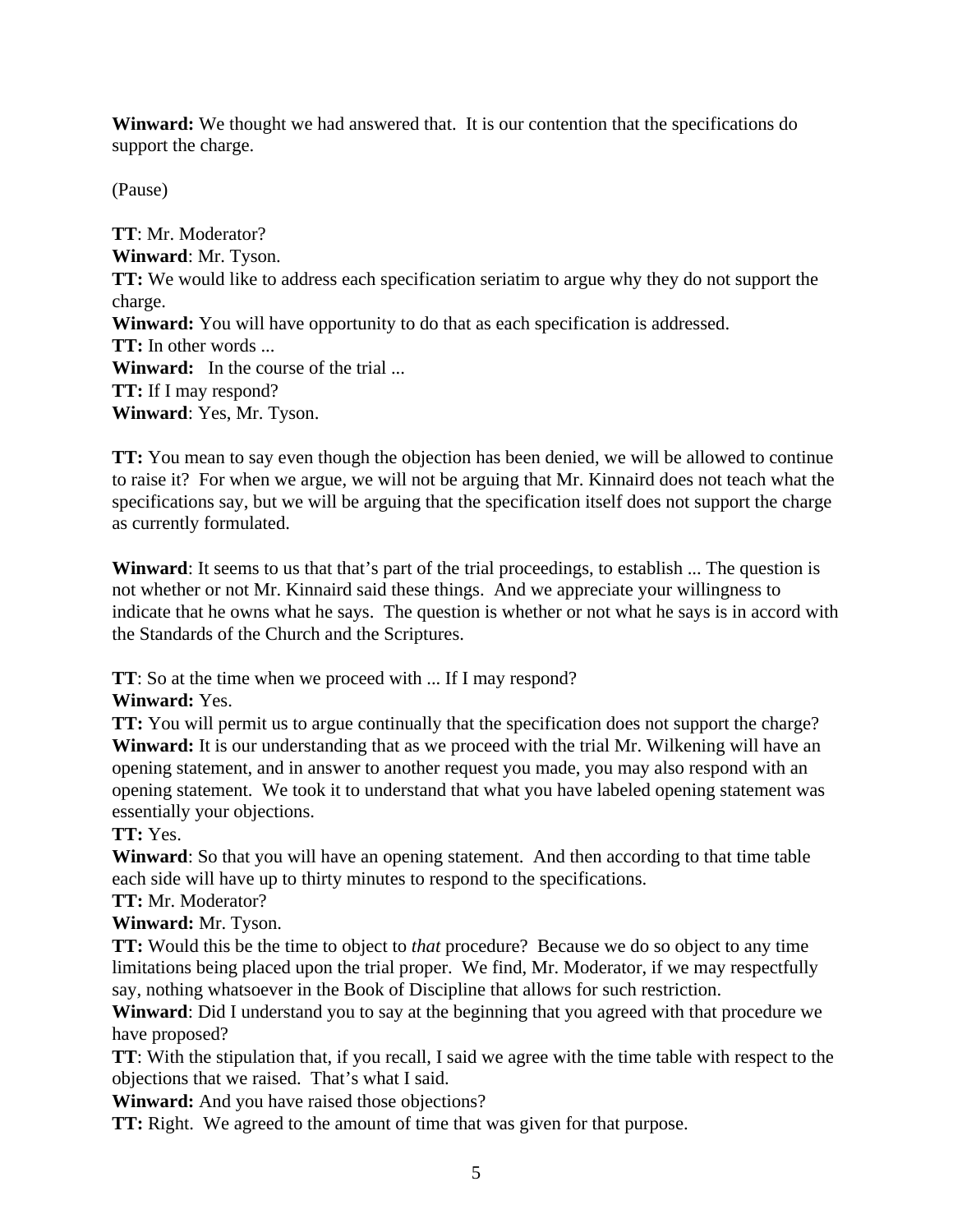**Winward:** O.K. I thought you were agreeing to the whole process that we had suggested.

**TT:** No, we were not.

**Winward**: You may object to the time frame at that point.

**TT:** You mean if we are set down as in exceeding the time or before we begin?

**Winward:** You may object before we begin.

**TT**: All right.

**Winward:** And that objection will be noted.

**TT:** The accused would like to address the panel on this question.

**Winward:** Which question? We are asking for a plea.

**TT:** On our objection to the ....He wants to address the question of your ruling on our objection that the specifications do not support the charge.

**Winward:** We have ruled on that ... that they do support the charge.

**TT**: All right.

**Winward:** We will note your objections.

**TT**: Thank you. The accused will himself answer the question regarding his plea.

**Winward**: O.K. Mr. Kinnaird.

**Elder John O. Kinnaird, the accused**: Mr. Moderator.

**Winward**: Mr. Kinnaird.

**JK**: I am going to understand and interpret the charge ...

**Winward:** Mr. Kinnaird, this is not a speech. We are asking for your plea.

**JK**: You are asking me to pled guilty or not guilty to the charge. I need to tell you the sense in which I plead guilt or not guilty.

**Winward**: O.K.

**JK**: I understand the charge that I teach a doctrine ...... that I teach a doctrine of justification by faith and works to be referring ... to that justification ... which God pronounces upon the sinner ... on the sole basis of the imputation of the active and passive obedience of Christ ... at the time that the individual is converted to Christ ... that .... that takes the sinner from a state of being under condemnation ... both for his sins and the imputed sin of Adam ....and for the guilt of his own sinful nature ...and moves him from that state of being under condemnation unto a state of being declared righteous ... an eternal state of being declared righteous from which he can never depart because an act of God irreversible has made him thus justified.

I do not teach that one becomes justified by faith or by works, I teach that one becomes justified by grace though faith. The Bible does not teach, the Westminster Standards do not teach, I do not believe nor teach, in a justification in which any man contributes any part to their justification. And I have so informed the accusers. I have so informed Dr. Foraker. I am not guilty.

**Winward:** That plea will be entered and the trial will proceed. Mr. Wilkening, your opening statement.

**AW**: The opening statement for our side will be given jointly by Carl Hayes and by Elder, I mean, Rev. Arthur. Kuchke. It is my understanding that this should be forty-five minutes for that period?

**Winward:** Yes.

**AW:** Is that correct? **Winward**: Yes. Mr. Hayes.